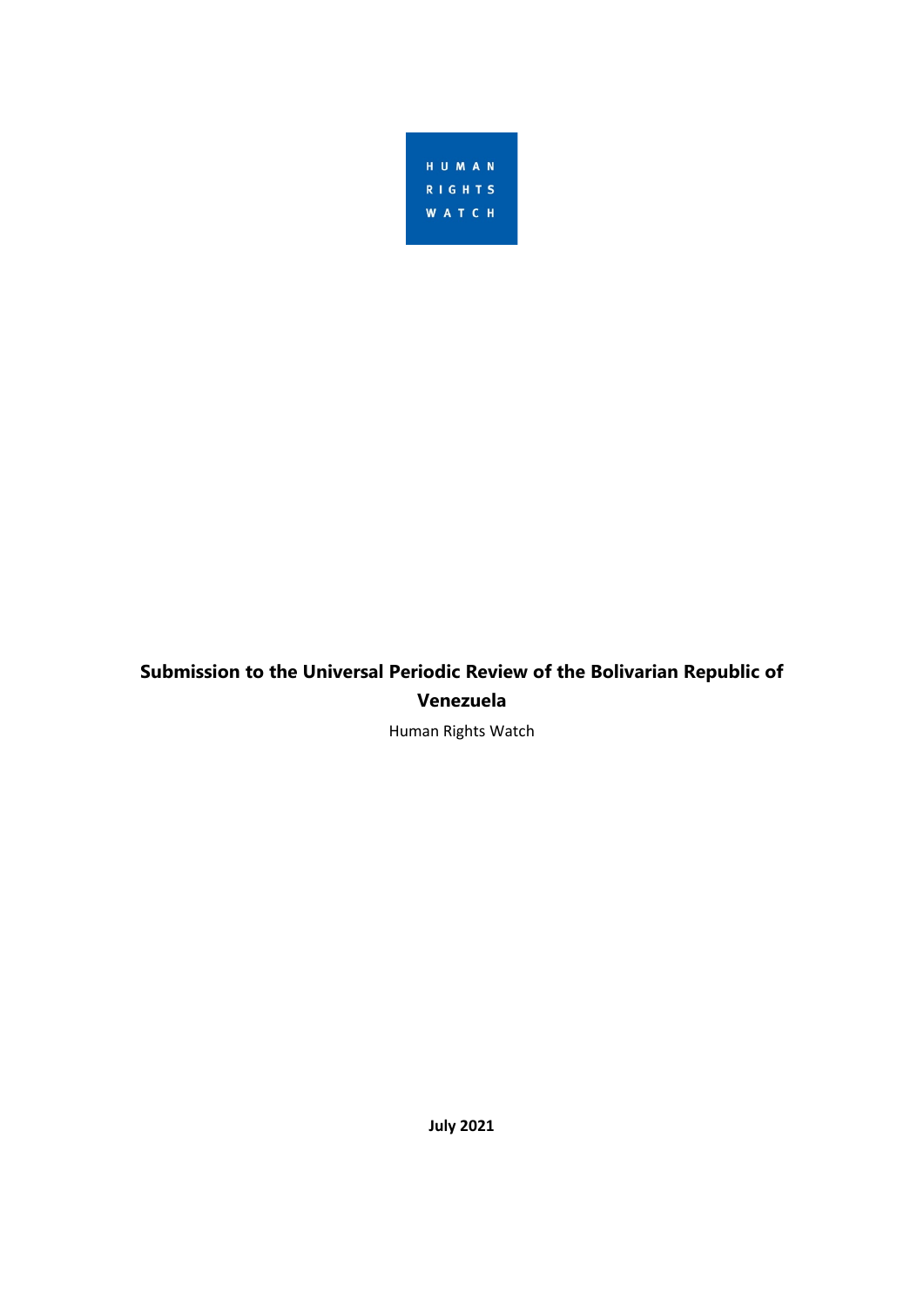### **I. Summary**

The Nicolás Maduro government'<sup>s</sup> brutal repression continues, with security forces and armed progovernment groups committing egregious abuses, including extrajudicial killings, short-term enforced disappearances, arbitrary arrests, and torture. The United Nations Independent International Fact-Finding Mission on Venezuela and the Office of the Prosecutor at the International Criminal Court found evidence that crimes against humanity may have been committed. Authorities are harassing and prosecuting civil society organizations that work to address the country'<sup>s</sup> ongoing human rights and humanitarian emergency, which has left millions unable to access basic healthcare and adequate nutrition and the country ill-prepared to deal with the Covid-19 pandemic. More than 5.6 million Venezuelans have fled the country, generating the largest migration crisis in Latin America.

### **II. Human Rights Issues**

### **Brutal Crackdown on Dissent: Persecution, Arrests, and Torture**

During the 2016 UPR of Venezuela, the state noted recommendations about permitting genuine expression of dissent,<sup>1</sup> ending the practice of arbitrary detentions,<sup>2</sup> releasing people who were arbitrarily detained or detained for political reasons,<sup>3</sup> and ensuring proportionality in use of force during protests. 4

The government has continued to crack down on protesters and jailed political opponents and thousands of people in connection with protests.

In 2017, when tens of thousands of people took the streets, security forces and armed progovernment groups, called *colectivos* in Venezuela, attacked protesters, causing dozens of deaths and hundreds of injuries. Security forces beat detainees severely and tortured them with electric shocks, asphyxiation, sexual assault, and other brutal techniques. They arbitrarily arrested and prosecuted government opponents. While it was not the first crackdown on dissent under Maduro – similar abuses occurred in [2014](https://www.hrw.org/report/2014/05/05/punished-protesting/rights-violations-venezuelas-streets-detention-centers-and) –, the scope and [severity](https://www.hrw.org/news/2017/11/29/venezuela-systematic-abuses-opponents) of the 2017 repression reached levels unseen in Venezuela in recent memory. The abuses were committed in controlled environments, including military and intelligence services' installations.

Intelligence and security forces have detained and tortured military personnel accused of [plotting](https://www.hrw.org/news/2019/01/09/venezuela-suspected-plotters-tortured) against the [government](https://www.hrw.org/news/2019/01/09/venezuela-suspected-plotters-tortured). To determine the whereabouts of some suspects, authorities have detained and tortured family members.

As of June 2021, prisons and intelligence headquarters held 300 political [prisoners,](https://twitter.com/ForoPenal/status/1409913917321662478) according to Foro Penal, <sup>a</sup> Venezuelan network of pro-bono criminal defense lawyers. Many others have been forced

<sup>1</sup> 133.188 Permit genuine expression of dissent by releasing political prisoners, allowing the elected National Assembly to carry out its functions and permitting peaceful protest and independent media reports (United States of America); A/HRC/34/6/Add.1 - Para. section V, para. 8

<sup>&</sup>lt;sup>2</sup> 133.136 End the practice of arbitrary detention, release all political prisoners with immediate effect and implement the recommendations issued by the Working Group on Arbitrary Detention, including in opinion No. 26/2014 (Canada); A/HRC/34/6/Add.1 - Para. section IV, para. 7

<sup>3</sup> 133.138 Release persons arbitrarily detained and ensure that all complaints of torture and ill-treatment of detainees are investigated promptly, thoroughly and independently (Ireland); A/HRC/34/6/Add.1 - Para. section V, para. 8; 133.134 Release persons detained or arrested for political reasons and refrain from and prevent all forms of violence and retaliatory action, evictions, deportations, detention and coercion (Australia); A/HRC/34/6/Add.1 - Para. section V, para. 8

<sup>4</sup> 133.125 Make proportional use of force during protests and proceed to the immediate release of political prisoners (Spain); A/HRC/34/6/Add.1 - Para. section V, para. 8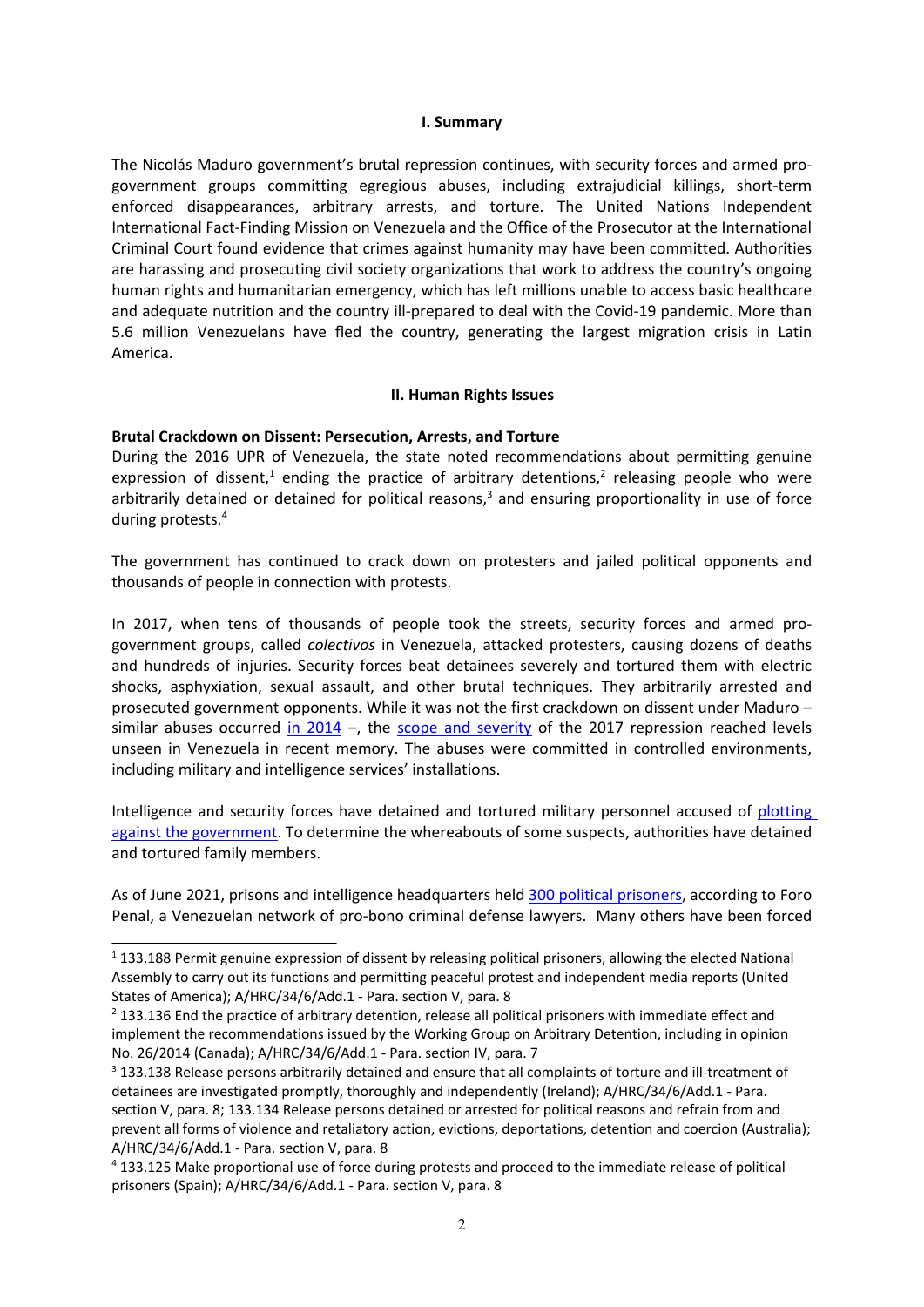into exile, or are subject to arbitrary arrest and prosecution. A May 2021 [presidential](http://spgoin.imprentanacional.gob.ve/cgi-win/be_alex.cgi?Documento=T028700035872/0&Nombrebd=spgoin&CodAsocDoc=2530&t04=1&t05=png&TipoDoc=GCTOF&Sesion=1926024791) decree ordered the transfer of prisoners under military intelligence custody to common prisons.

Of more than 15,700 [people](https://foropenal.com/wp-content/uploads/2021/06/REPORTE-ABRIL-210625.pdf) arrested since 2014 in connection with protests—including demonstrators, bystanders, and people taken from their homes without warrants—some 9,369 had been conditionally released as of April 2021 but remained subject to prosecution. A total of 872 have been prosecuted before military courts.

The government has used the Covid-19 state of [emergency](https://www.hrw.org/news/2020/08/28/venezuela-police-state-lashes-out-amid-covid-19) as <sup>a</sup> pretext to repress dissent, arbitrarily detaining and prosecuting dozens of political opponents, including legislators, journalists, healthcare workers who criticize the government'<sup>s</sup> handling of the pandemic, and lawyers who provide legal support to demonstrators.

In 2021, the UN Office of the High Commissioner for Human Rights (OHCHR) [reported](https://undocs.org/es/A/HRC/47/55) that torture, inhumane treatment, forced disappearances and arbitrary detentions continue. The UN [Independent](https://www.hrw.org/news/2020/09/16/venezuela-un-inquiry-finds-crimes-against-humanity) International Fact-Finding Mission and the [International](https://www.hrw.org/news/2020/12/14/venezuela-justice-needed-systematic-abuses) Criminal Court prosecutor found evidence of crimes against humanity. The mission found "reasonable grounds" to implicate Maduro and his interior and defense ministers.

# **Alleged Extrajudicial Killings and Armed Groups**

During the 2016 UPR, Venezuela noted recommendations related to stopping the abuses committed by security forces<sup>5</sup> and investigating patterns of widespread extrajudicial killings committed by police and armed pro-government groups. 6

Between 2016 and 2019, police and security forces killed more than 19,000 [people](https://www.ohchr.org/en/NewsEvents/Pages/DisplayNews.aspx?NewsID=24788&LangID=E), alleging "resistance to authority." OHCHR, analyzing open sources, found 2,000 [individuals](https://www.ohchr.org/en/NewsEvents/Pages/DisplayNews.aspx?NewsID=26295&LangID=e) had been killed in security operations between January and August of 2020. Many of these deaths may constitute extrajudicial executions.

Agents of the Special Action Force of the Bolivarian National Police (Fuerzas de Acciones Especiales, FAES), <sup>a</sup> special police force, and other security forces have killed and tortured with impunity in [low](https://www.hrw.org/news/2019/09/18/venezuela-extrajudicial-killings-poor-areas)income [communities](https://www.hrw.org/news/2019/09/18/venezuela-extrajudicial-killings-poor-areas), instilling fear and maintaining social control. Previously, security force raids on low-income communities from 2015 through 2017, carried out as part of <sup>a</sup> program called "Operation to Liberate the People," had resulted in [widespread](https://www.hrw.org/report/2016/04/04/unchecked-power/police-and-military-raids-low-income-and-immigrant-communities) allegations of extrajudicial killings, mass arbitrary detentions, mistreatment of detainees, and forced evictions.

In April, authorities [announced](https://app.box.com/s/fcnli8ncfpff9gqh3smsp5ij6benmca5) the creation of <sup>a</sup> committee charged with presenting <sup>a</sup> plan to reform the Bolivarian National Police within six months.

*Colectivos* at times worked alongside Venezuelan security forces to suppress [demonstrations](https://www.hrw.org/report/2017/11/30/crackdown-dissent/brutality-torture-and-political-persecution-venezuela). [During](https://www.hrw.org/news/2020/08/28/venezuela-police-state-lashes-out-amid-covid-19) the [pandemic](https://www.hrw.org/news/2020/08/28/venezuela-police-state-lashes-out-amid-covid-19), these groups have also engaged in social control and attacked and intimidated political opponents and journalists, sometimes to prevent coverage related to Covid-19. *Colectivos* have enforced the lockdown in neighborhoods with high levels of poverty, local groups report, beating and torturing those who allegedly fail to comply.

<sup>&</sup>lt;sup>5</sup> 133.115 Take measures to reduce the number of homicides, address the level of impunity and stop the abuses by the security forces (Sweden); A/HRC/34/6/Add.1 - Para. section V, para. 8

<sup>6</sup> 133.122 Monitor law enforcement in an effort to eradicate corruption and investigate the use of excessive force, as well as the patterns of widespread extrajudicial killings committed by the police and vigilante groups (Maldives); A/HRC/34/6/Add.1 - Para. section V, para. 8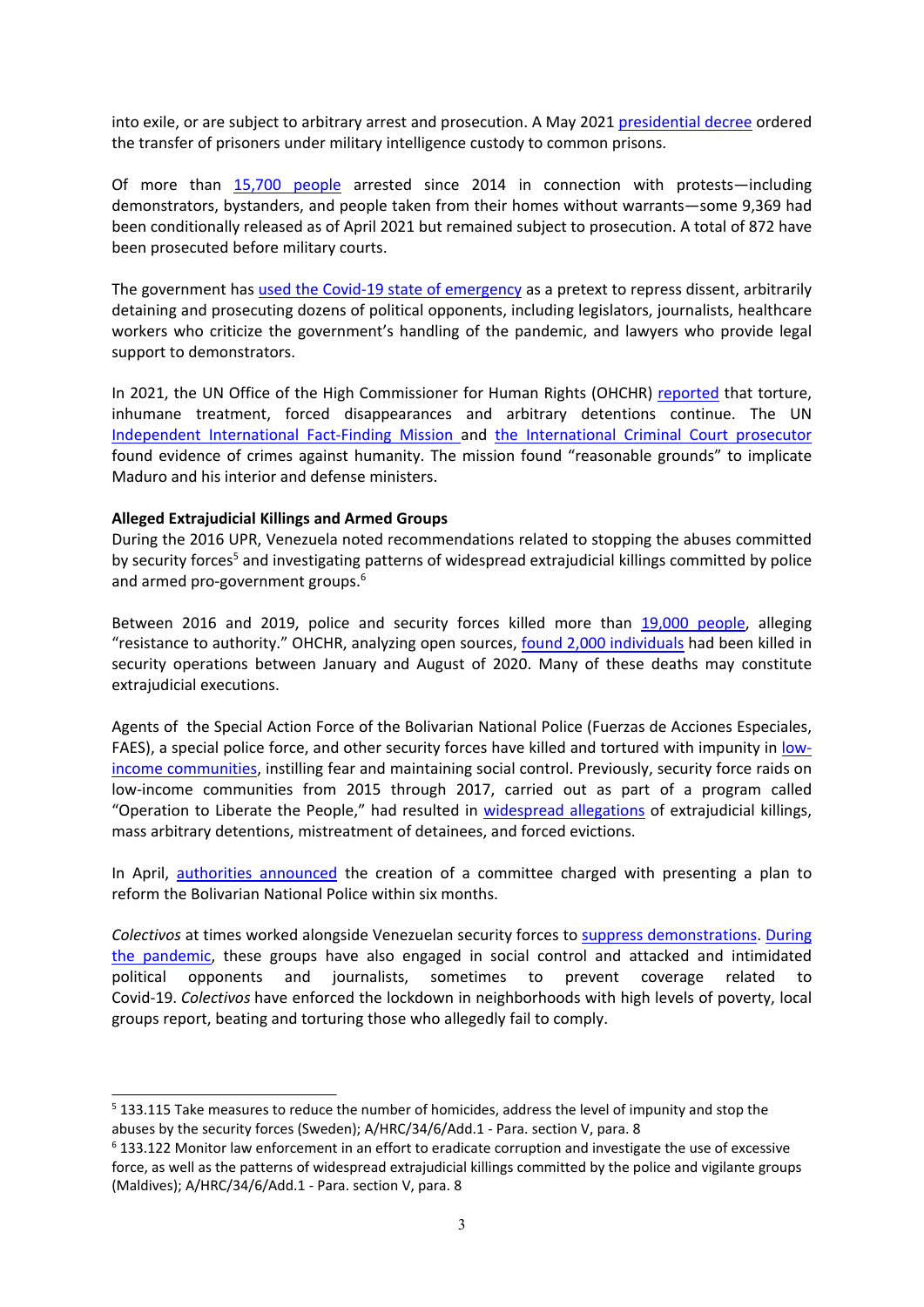Armed groups—including the National Liberation Army, Patriotic Forces of National Liberation, and groups that emerged from the Revolutionary Armed Forces of Colombia—operate mostly in border states. In [Apure](https://www.hrw.org/report/2020/01/22/guerrillas-are-police/social-control-and-abuses-armed-groups-colombias-arauca) state, they establish and brutally enforce curfews; prohibitions on rape, theft, and murder; and regulations governing everyday activities. They engage in murder, rape, forced labor, and child recruitment to establish social control. Venezuelan security forces and other authorities have tolerated and at times colluded with armed groups operating in Apure.

In 2021, Venezuelan security forces committed [egregious](https://www.hrw.org/news/2021/04/26/venezuela-security-force-abuses-colombia-border) abuses against local residents during <sup>a</sup> weeks-long operation against <sup>a</sup> dissident group from the Revolutionary Armed Forces of Colombia (Fuerzas Armadas Revolucionarias de Colombia, FARC) known as the Martin Villa 10th Front in Apure. The operation led to the execution of at least four peasants, arbitrary arrests, the prosecution of civilians in military courts, and torture of residents accused of collaborating with armed groups.

Illegal [mining](https://www.hrw.org/news/2020/02/04/venezuela-violent-abuses-illegal-gold-mines) in Bolívar state is controlled by criminal groups—called "syndicates"—which police citizens, impose abusive working conditions, and viciously treat those accused of theft and other offenses, sometimes dismembering and killing them. The syndicates operate with government acquiescence and sometimes involvement.

# **Impunity for Abuses**

In the 2016 UPR, the state noted recommendations related to addressing impunity<sup>7</sup> and supported the ones about independent investigations in cases of human rights violations.<sup>8</sup>

Impunity for human rights abuses remains the norm. There has been no [meaningful](https://www.hrw.org/news/2020/12/14/venezuela-justice-needed-systematic-abuses) justice in Venezuela for victims of extrajudicial killings, arbitrary arrests, and torture by security forces with the knowledge or acquiescence of Venezuelan high-level political, military, and judicial authorities.

Between 2017 and the first trimester of 2020, the Attorney General'<sup>s</sup> Office reported initiating 4,890 investigations into killings in the context of security operations, of which 13 had resulted in trials and one in <sup>a</sup> homicide conviction by March 2020. Between [August](https://undocs.org/es/A/HRC/47/55) 2017 and April 2021, 716 security officers and 40 civilians were charged with serious human rights violations, and 153 were convicted. Of all cases of killings in the context of security operations or protests documented by OHCHR, only one has led to <sup>a</sup> judgment to date. In that case, the alleged perpetrators were acquitted.

In 2020, OHCHR [reported](https://www.ohchr.org/EN/HRBodies/HRC/RegularSessions/Session44/Documents/A_HRC_44_54.pdf) factors contributing to impunity include security forces tampering with crime scenes and withholding information; conflicts of interest; and security forces' intimidation, threats, and reprisals against victims and their families.

# **Judicial Independence**

<sup>&</sup>lt;sup>7</sup> 133.115 Take measures to reduce the number of homicides, address the level of impunity and stop the abuses by the security forces (Sweden); A/HRC/34/6/Add.1 - Para. section V, para. 8 ; 133.206 Take all necessary measures to guarantee the exercise of the work of human rights defenders and take measures to fight impunity for perpetrators of attacks and threats against them (France); A/HRC/34/6/Add.1 - Para. section V, para. 8

<sup>8</sup> 133.174 Conduct thorough and independent investigations in cases of human rights violations and ensure victims' access to justice (Uruguay); A/HRC/34/6/Add.1 - Para. section II, para. 6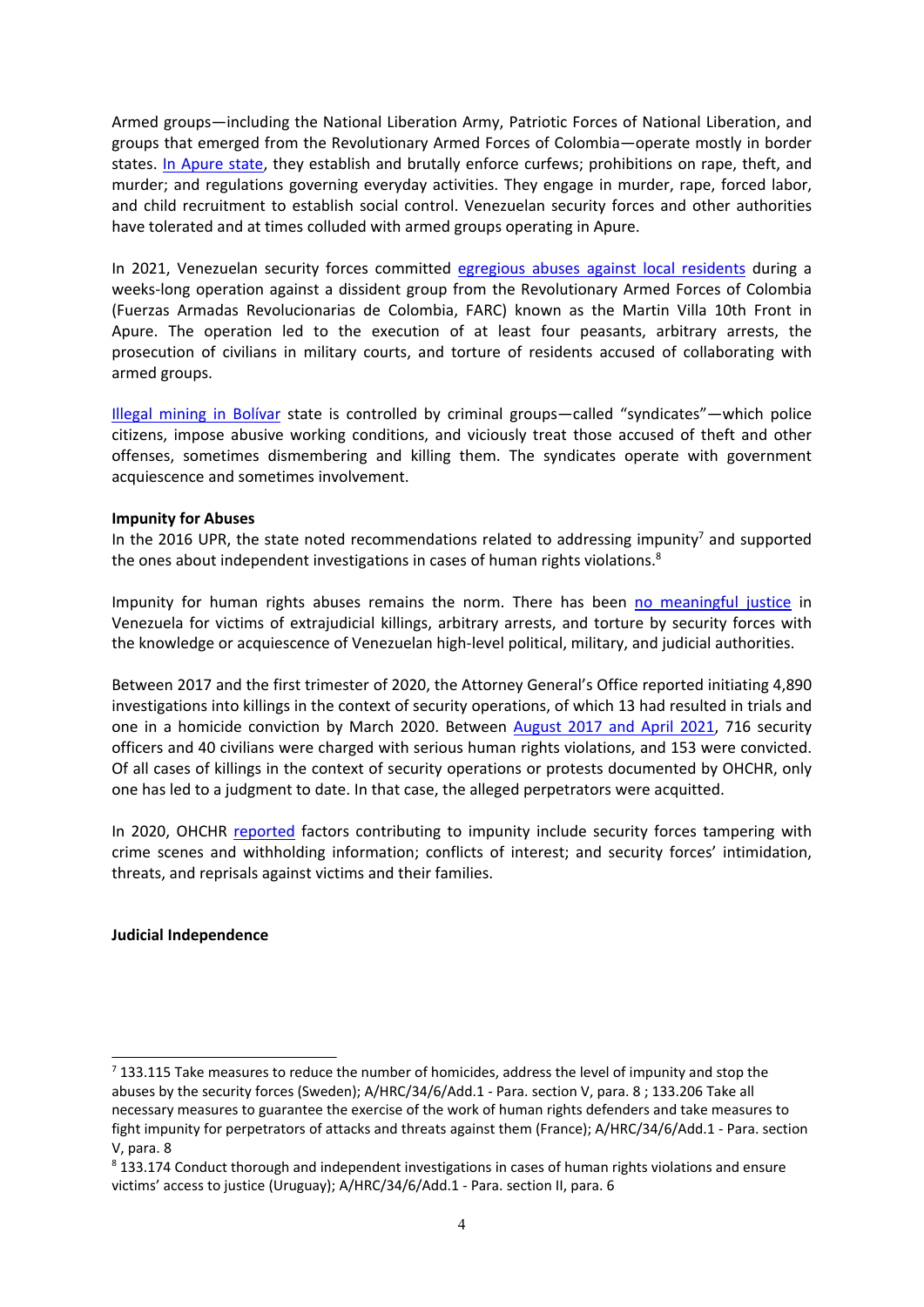During the 2016 UPR, Venezuela supported recommendations calling for ensuring judicial independence, impartiality, and the separation of powers.<sup>9</sup>

The Venezuelan judiciary stopped functioning as an [independent](https://www.hrw.org/report/2012/07/17/tightening-grip/concentration-and-abuse-power-chavezs-venezuela) branch of government when former President Hugo Chávez and supporters in the National Assembly took over the Supreme Court in 2004. Given that most lower court judges do not have security of tenure, the lack of judicial independence has trickled down to the entire judiciary.

Supreme Court justices have openly rejected the separation of powers and have consistently upheld abusive policies and practices. In 2020, the Supreme Court orchestrated the [takeover](https://www.hrw.org/news/2020/07/07/venezuela-rulings-threaten-free-and-fair-elections) of several [opposition](https://www.hrw.org/news/2020/07/07/venezuela-rulings-threaten-free-and-fair-elections) political parties, replacing their leadership with Maduro administration supporters, and allowing the new pro-government leadership to use their names and logos. In 2021, <sup>a</sup> new National Electoral Council announced that some opposition political parties will be able to participate in the November 2021 elections, but it remains unclear who will lead them.

In June 2021, Venezuelan authorities announced <sup>a</sup> [judicial](https://elpais.com/internacional/2021-06-23/maduro-encarga-una-reforma-del-poder-judicial-de-venezuela-a-su-esposa-y-al-numero-dos-del-chavismo.html) reform process. The committee established for this purpose appears to be focused on reducing prison overcrowding and has failed to present concrete measures to overhaul the justice system to ensure its independence.

### **Humanitarian Emergency and Covid-19**

During the 2016 UPR, Venezuela supported recommendations to regularly publish data on health and nutrition<sup>10</sup> and ensure the rights to food, water and sanitation for its people, as well as continued basic medical supplies and health services.<sup>11</sup> It noted recommendations about engaging in dialogues and promoting equal participation to overcome the humanitarian crisis.<sup>12</sup>

Yet, the government has not published [epidemiological](https://www.hrw.org/report/2016/10/24/venezuelas-humanitarian-crisis/severe-medical-and-food-shortages-inadequate-and) data since 2017, when the health minister released figures showing maternal mortality had increased by 65 percent and infant mortality by 30 percent in 2016. Days later, the minister was fired.

[Venezuela](https://www.hrw.org/report/2019/04/04/venezuelas-humanitarian-emergency/large-scale-un-response-needed-address-health)'<sup>s</sup> health system'<sup>s</sup> collapse have led to the resurgence of vaccine-preventable and infectious diseases. Shortages of medications and health supplies, interruptions of basic utilities at healthcare facilities, and the emigration of healthcare workers have led to <sup>a</sup> decline in operational capacity.

According to the World Food [Program](https://reliefweb.int/sites/reliefweb.int/files/resources/WFP_VEN_FSA_Main%20Findings_2020_espanol_final.pdf) (WFP), one in three Venezuelans are food insecure and in need of assistance. In 2019, 9.3 million [Venezuelans](https://reliefweb.int/sites/reliefweb.int/files/resources/WFP-0000125170.pdf) suffered from food insecurity, <sup>a</sup> number

<sup>9</sup> 133.133 Ensure that no one is detained arbitrarily and that all persons who are charged with an offence have access to <sup>a</sup> fair and impartial trial, while ensuring the independence of the judiciary (New Zealand);

A/HRC/34/6/Add.1 - Para. section II, para. 6; 133.154 Work to ensure the independence of the judiciary and to continue with the efforts to fight crime using <sup>a</sup> preventive approach and <sup>a</sup> human rights perspective (Mexico); A/HRC/34/6/Add.1 - Para. section II, para. 6; 133.166 Ensure the independence and impartiality of the judiciary and police authorities and allow all parties to exercise their rights before the judiciary (France); A/HRC/34/6/Add.1 - Para. section II, para. 6.

 $^{10}$  133.254 Regularly publish updated socioeconomic data, including on health and nutrition, especially by strengthening existing national instruments, such as the Venezuelan system of food and nutrition surveillance (Switzerland); A/HRC/34/6/Add.1 - Para. section II, para. 6

 $11$  133.231 Take all necessary measures to ensure the rights to food, water and sanitation for its people, as wel as continued basic medical supplies and health services (Thailand);A/HRC/34/6/Add.1 - Para. section II, para. 6

 $12$  133.40 Engage in a dialogue among all Venezuelans, including the opposition, to resolve political divisions, the economic crisis and the humanitarian situation (United States of America); A/HRC/34/6/Add.1 - Para. section V, para. 8; 133.217 Promote equal participation in political and public affairs as <sup>a</sup> key means of overcoming the current political and humanitarian crisis (Czechia);A/HRC/34/6/Add.1 - Para. section V, para. 8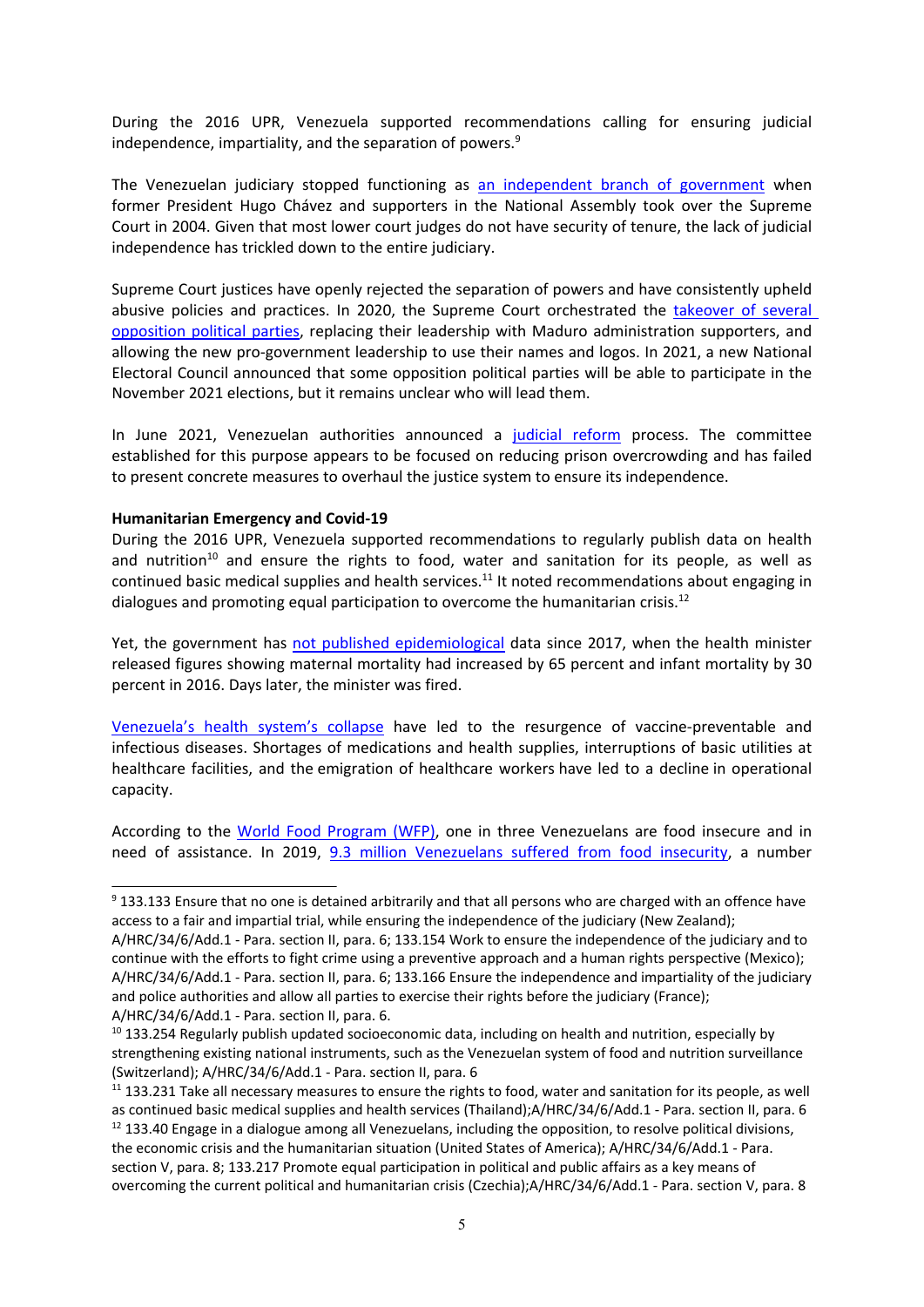projected to increase significantly. The Venezuelan organization [Caritas](http://caritasvenezuela.org/wp-content/uploads/2020/09/Boletin-SAMAN_Caritas-Venezuela_Abril-Julio2020-r1_compressed.pdf) has reported more than 14 percent of children under age 5 in some low-income areas suffer from acute malnutrition.

The humanitarian emergency has undermined access to maternal health and sexual and reproductive services. The United Nations Office for the [Coordination](https://reliefweb.int/sites/reliefweb.int/files/resources/venezuela_hrp_2020_en_vf.pdf) of Humanitarian Affairs (UNOCHA) estimated an 80 percent shortage of contraceptive methods and reported that 352 women died during pregnancy, childbirth, and postpartum in 2019. The situation has [deteriorated](https://www.hrw.org/report/2021/03/04/future-choices/charting-equitable-exit-covid-19-pandemic) due to the Covid-19 [pandemic](https://www.hrw.org/report/2021/03/04/future-choices/charting-equitable-exit-covid-19-pandemic). Some maternal health centers [suspended](https://www.womenslinkworldwide.org/informate/sala-de-prensa/la-salud-materna-y-la-salud-sexual-y-reproductiva-deben-ser-priorizadas-y-garantizadas-durante-la-pandemia-de-la-covid19) prenatal and postnatal services in 2020 due to the pandemic, and NGOs [reported](https://www.hrw.org/world-report/2021/country-chapters/venezuela) that pregnant women suspected of having Covid-19 were denied prompt care.

As of July 14, Venezuela had [confirmed](https://covid19.patria.org.ve/estadisticas-venezuela/) 286,990 cases of Covid-19 and 3,315deaths. Given the limited availability of reliable testing, lack of government transparency, and persecution of medical professionals and journalists who report on the pandemic, the actual [numbers](https://acfiman.org/wp-content/uploads/2021/02/Informe3Actualizacion0222-final.pdf) are likely much [higher](https://acfiman.org/wp-content/uploads/2021/02/Informe3Actualizacion0222-final.pdf). [Limited](https://www.hrw.org/news/2020/05/26/venezuela-urgent-aid-needed-combat-covid-19) access to water in hospitals and homes, and overcrowding in low-income areas and prisons, likely contribute to rapid spread. Most healthcare centers face severe shortages of basic equipment such as gloves, face masks, alcohol gel, and soap. Lack of basic X-ray equipment, laboratory tests, intensive care beds, and respirators likely heightens the underreported death rate. Only 3.86 percent of the [population](https://coronavirus.jhu.edu/region/venezuela) was fully vaccinated as of July 14, 2021, according to Johns Hopkins University.

In April, the WFP announced it had reached an [agreement](https://www.hrw.org/news/2021/04/23/world-food-program-set-help-venezuelan-children) with the Maduro government, after over <sup>a</sup> year of negotiations, to deploy in Venezuela to supply food to young children in need. The agreement is <sup>a</sup> huge step toward mitigating Venezuela'<sup>s</sup> spiraling humanitarian emergency.

### **Refugee Crisis**

Some 5.6 [million](https://www.r4v.info/es/refugiadosymigrantes) of an estimated 32 million Venezuelans have fled their country since 2014, according to the Inter-Agency Coordination Platform for Refugees and Migrants from Venezuela. Many Venezuelans abroad remain uncounted. Causes of the exodus include political, economic, human rights, and humanitarian crises.

Many remain in irregular status, undermining their ability to obtain work permits, send children to school, and access health care, while making them vulnerable to exploitation and abuse. While many neighboring governments welcomed fleeing Venezuelans, the lack of <sup>a</sup> coordinated, comprehensive regional strategy left many people stranded in poor [conditions](https://www.hrw.org/news/2019/08/29/war-colombia-venezuela-border) or at borders without access to refugee or other legal [protections](https://www.hrw.org/news/2021/03/05/mexico-abuses-against-asylum-seekers-us-border). In some countries, they are being [expelled](https://www.hrw.org/news/2021/02/03/deportation-venezuelan-kids-should-stop) or facing incidents of xenophobia.

During 2020, thousands who were forced to return to Venezuela due to difficulties related to the pandemic were held, often for weeks, in [overcrowded,](https://www.hrw.org/news/2020/10/13/venezuela-abusive-treatment-returnees) unsanitary quarantine centers that likely contributed to spreading Covid-19. Authorities and *colectivos* have threatened, verbally harassed, and mistreated returnees.

### **Freedom of Expression**

The government has expanded and abused its power to regulate media and close dissenting outlets. It can [suspend](https://www.hrw.org/world-report/2021/country-chapters/venezuela) websites for vaguely defined "incitement," prosecute "disrespect" for high government officials, revoke media licenses if "convenient for the interests of the nation," and has blocked websites critical of the government. While <sup>a</sup> few newspapers, websites, and radio stations criticize authorities, fear of reprisals has made self-censorship <sup>a</sup> serious problem.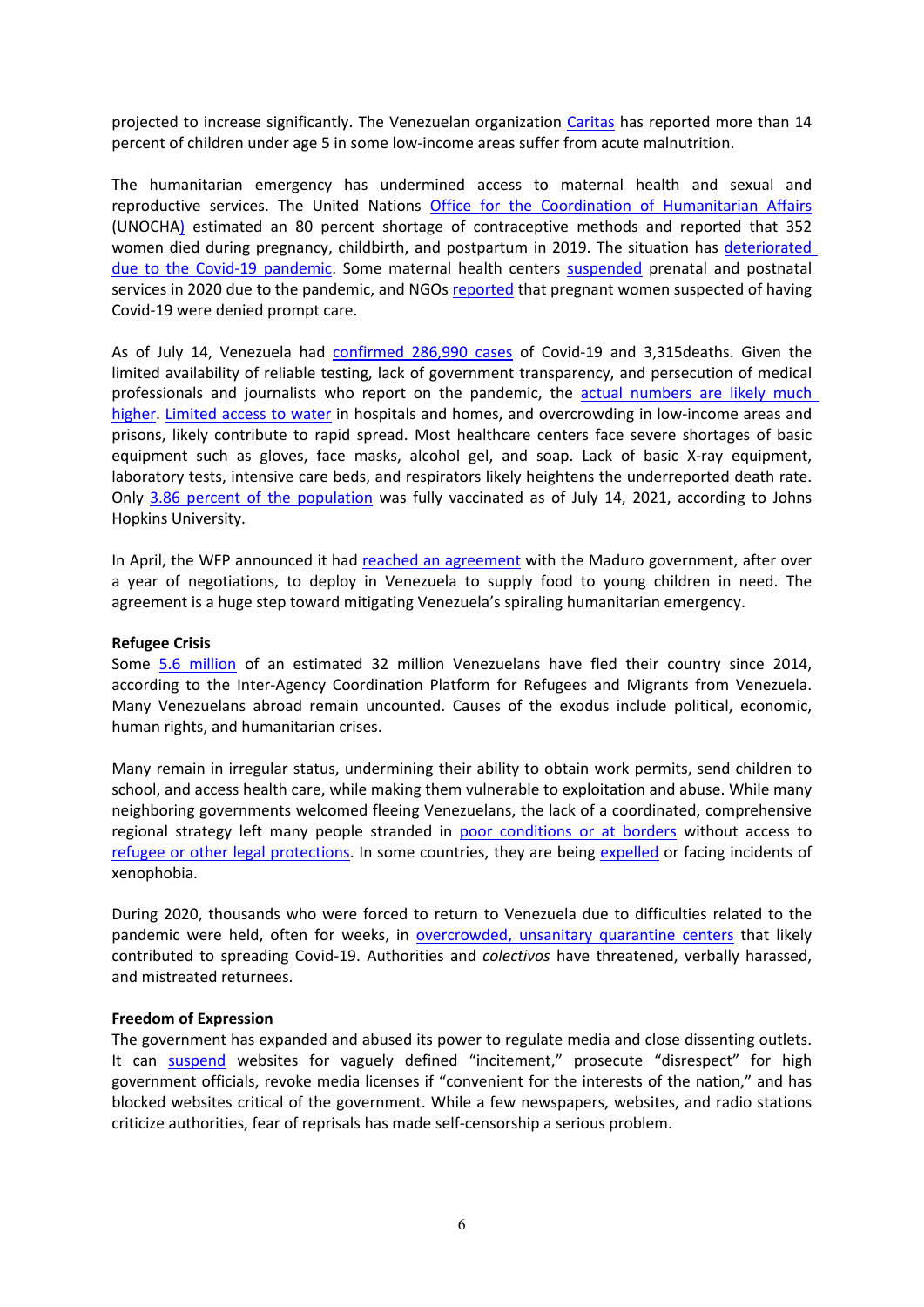In 2017, the Constituent Assembly passed a vague Law [Against](https://www.ghm.com.ve/wp-content/uploads/2017/11/41276.pdf) Hatred, forbidding political parties that "promote fascism, hatred, and intolerance," and [establishing](https://www.hrw.org/world-report/2020/country-chapters/venezuela) prison sentences of up to 20 years for publishing "messages of intolerance and hatred." During the Covid-19 state of [emergency](https://www.hrw.org/news/2020/08/28/venezuela-police-state-lashes-out-amid-covid-19), many people sharing or publishing information on social media questioning officials or policies have been charged with incitement to hatred or to commission of <sup>a</sup> crime.

In 2020, authorities carried out new campaigns of [stigmatization,](https://www.hrw.org/news/2021/01/14/venezuela-attacks-against-freedom-expression-must-cease-immediately) harassment, and repression [against](https://www.hrw.org/news/2021/01/14/venezuela-attacks-against-freedom-expression-must-cease-immediately) the media. They accused independent outlets of advancing foreign "interference" efforts in exchange for international aid or subjected them to digital attacks or to an arduous audit and equipment seizure, which provoked the "temporary" closure of the outlets' operations.

# **Human Rights Defenders**

Authorities have adopted new measures to restrict [international](https://www.venezuelablog.org/wp-content/uploads/2021/04/Gaceta-Oficial-42.098.pdf) funding of NGOs and to obligate all NGOs and non-profit organizations to provide sensitive [information](https://www.hrw.org/news/2021/04/19/venezuela-must-cease-repression-civil-society) regarding their activities, contributions, and beneficiaries. Since these organizations are already required to register with the state under Venezuelan law, these measures are <sup>a</sup> clear effort to monitor and limit the work of independent groups.

Starting in November 2020, Venezuelan authorities and security forces carried out <sup>a</sup> [systematic](https://www.hrw.org/news/2020/12/21/venezuela-humanitarian-groups-under-attack) campaign against human rights and [humanitarian](https://www.hrw.org/news/2020/12/21/venezuela-humanitarian-groups-under-attack) groups operating in the country that includes freezing bank accounts, issuing arrest warrants, and raiding offices, as well as detaining some members for questioning. These efforts, together with [unsubstantiated](https://www.hrw.org/news/2020/05/08/venezuelan-human-rights-group-under-attack) accusations that rights defenders undermine Venezuelan democracy, create <sup>a</sup> hostile environment limiting their ability to defend rights.

Meanwhile, banking [authorities](https://www.hrw.org/news/2020/12/21/venezuela-humanitarian-groups-under-attack) are imposing restrictions that make it harder to operate in Venezuela. The government has also failed to provide key humanitarian aid organizations with permits for international staff to enter.

# **Recommendations:**

e

The Maduro government should:

- Immediately and unconditionally **release all political prisoners**.
- Order security forces to **stop arbitrary arrests and abuse** of dissidents and **end their collaboration or acquiescence with armed pro-government groups** to intimidate critics and commit abuses, including in border areas and illegal gold mines.
	- Implement <sup>a</sup> **meaningful reform of the Bolivarian National Police** that should include: <sup>o</sup> Dissolving FAES,
		- <sup>o</sup> Establishing disciplinary mechanisms to ensure accountability for abuses, and
		- <sup>o</sup> Conducting <sup>a</sup> thorough review of police crowd control protocols, practices, and equipment, as well as of police training on the use of force, to ensure respect for human rights.
- c **Abandon its systematic campaign against independent journalists, human rights defenders** and civil society organizations, including by:
	- <sup>o</sup> Refraining from making unfounded public attacks on them;
	- <sup>o</sup> Publicly retracting unfounded public statements against them;
	- <sup>o</sup> Ensuring international organizations can obtain work permits and any other documentation required to operate, and all organizations can open and use their bank accounts without undue limitations; and